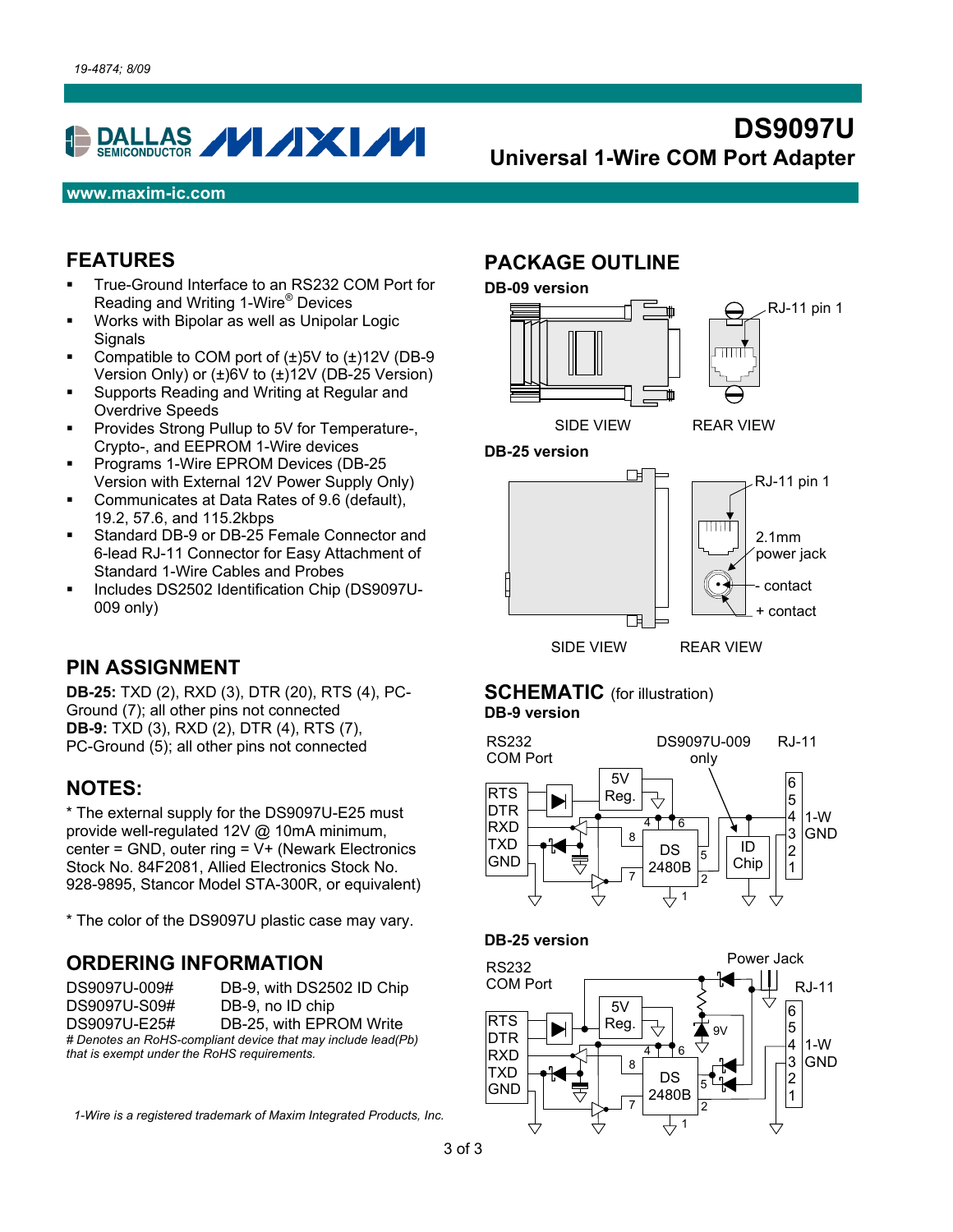### **DESCRIPTION**

The DS9097U is a sophisticated RS232 to 1-Wire adapter, which performs RS232 level conversion and actively generates the 1-Wire communication signals. Together with an adequate TMEX software driver, it enables an IBMcompatible PC to directly communicate with any 1-Wire device connected to the adapter's RJ-11 port. The DB-9 version reads and writes any non-EPROM 1-Wire device. To write to EPROM devices, the DB-25 version with external power supply is required.

All DS9097U adapters are based on the DS2480B Serial 1-Wire Line Driver chip and therefore are **not a plug-in replacement for the DS9097 or DS9097E**. The RXD/TXD Polarity Select input of the DS2480B is tied to  $V_{DD}$  (noninverting). Free software drivers can be downloaded from [http://www.ibutton.com/software/tmex/index.html.](http://www.ibutton.com/software/tmex/index.html)

The DS9097U communicates with 1-Wire devices at regular speed as well as Overdrive speed. The serial port must support a data transmission rate of 9600bps. Under software control, the adapter can be set up for RS232 data rates of 19200, 57600, and 115200bps. The two higher rates are recommended for communication at Overdrive speed with Overdrive capable devices. Since the DS9097U operates in a byte mode, every data byte received from the RS232 port generates eight time slots on the 1-Wire line. At 19200bps data rate the DS9097U-E25 is already faster than the DS9097 (E) at 115200bps.

Note that there are some COM ports that use signal levels of less than  $(\pm)$  5V. The DB-9 versions of this adapter will not work with such ports. The DS9097U-E25 adapter, however, will function in most cases if external power is supplied. Without EPROM programming, the external power may be anywhere in the range of 6V to 9V. For EPROM programming the voltage must be at 12V in any case. Before using an externally powered DS9097U-E25 with a COM port of less than  $(\pm)$  5V check whether the COM port will not be damaged by 5V on its RXD input.